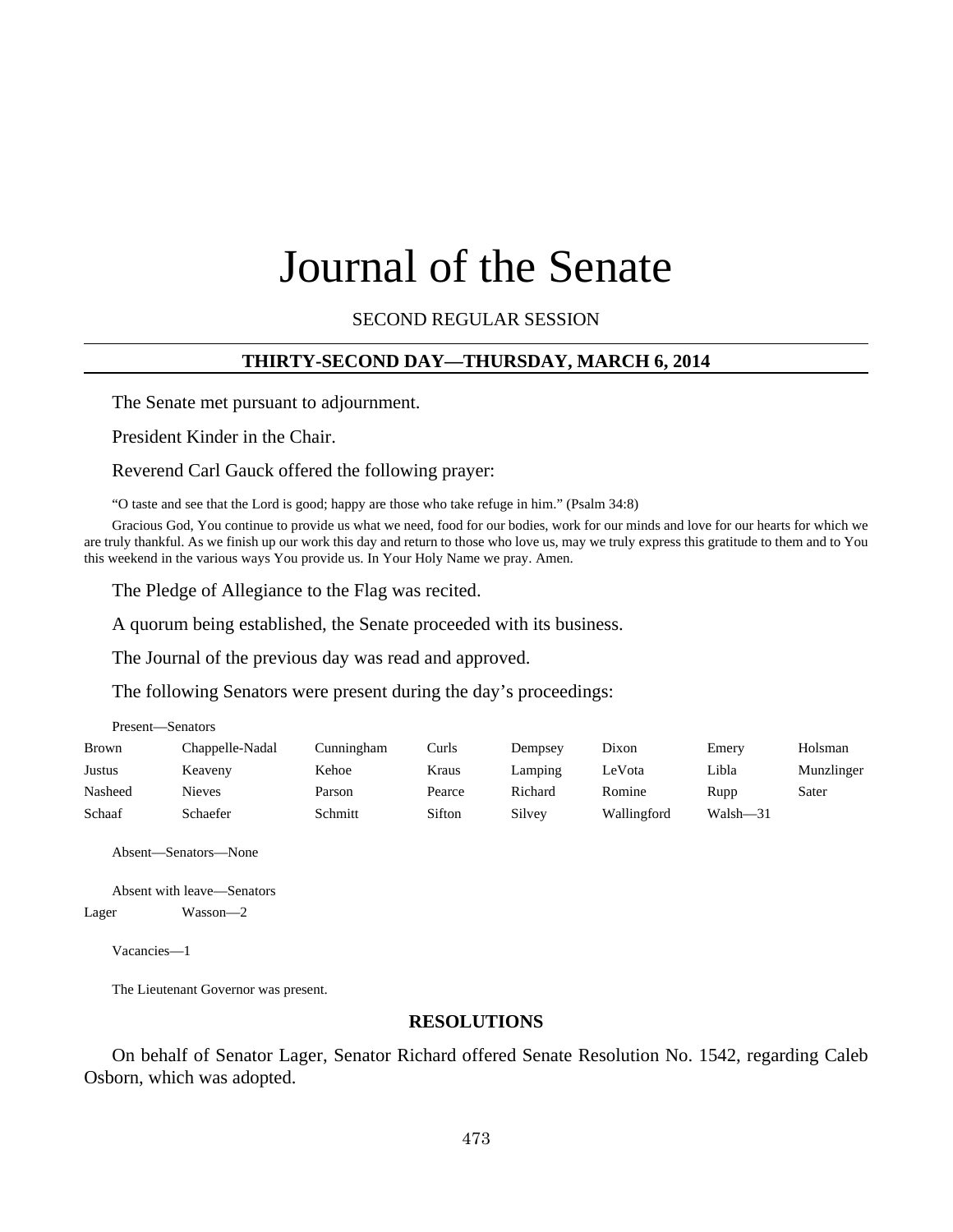Senator Munzlinger offered Senate Resolution No. 1543, regarding Samantha Caraway, Kirksville, which was adopted.

Senator Kehoe offered Senate Resolution No. 1544, regarding the 2013-2014 state champion Blair Oaks High School wrestling program, which was adopted.

Senator Kehoe offered Senate Resolution No. 1545, regarding Ben Campbell, which was adopted.

Senator Kehoe offered Senate Resolution No. 1546, regarding Logan Mudd, which was adopted.

Senator Kehoe offered Senate Resolution No. 1547, regarding Brad Thomas, which was adopted.

Senator Kehoe offered Senate Resolution No. 1548, regarding Cole Kemna, which was adopted.

Senator Kehoe offered Senate Resolution No. 1549, regarding Corbin Singer, which was adopted.

Senator Kehoe offered Senate Resolution No. 1550, regarding Gregory A. Spillman, Jr., which was adopted.

Senator Kehoe offered Senate Resolution No. 1551, regarding Benjamin James Bachler, which was adopted.

Senator Kehoe offered Senate Resolution No. 1552, regarding John Karsten, which was adopted.

Senator Kehoe offered Senate Resolution No. 1553, regarding Kenneth L. Oswald, Eldon, which was adopted.

Senator Schmitt offered Senate Resolution No. 1554, regarding Mason Cartwright Smith, which was adopted.

Senator Schmitt offered Senate Resolution No. 1555, regarding Jason Thomas Scherrer, which was adopted.

Senator Schmitt offered Senate Resolution No. 1556, regarding Kevin George Scherrer, which was adopted.

President Pro Tem Dempsey assumed the Chair.

## **SIGNING OF BILLS**

The President Pro Tem announced that all other business would be suspended and **SB 649**; **SS** for **SCS** for **SB 650**; and **SCS** for **SB 651**, having passed both branches of the General Assembly, would be read at length by the Secretary, and if no objections be made, the bills would be signed by the President Pro Tem to the end that they may become law. No objections being made, the bills were so read by the Secretary and signed by the President Pro Tem.

Senator Pearce assumed the Chair.

# **THIRD READING OF SENATE BILLS**

**SB 504**, introduced by Senator Munzlinger, entitled:

An Act to repeal section 536.016, RSMo, and to enact in lieu thereof one new section relating to the availability of proposed rules on the internet.

Was taken up.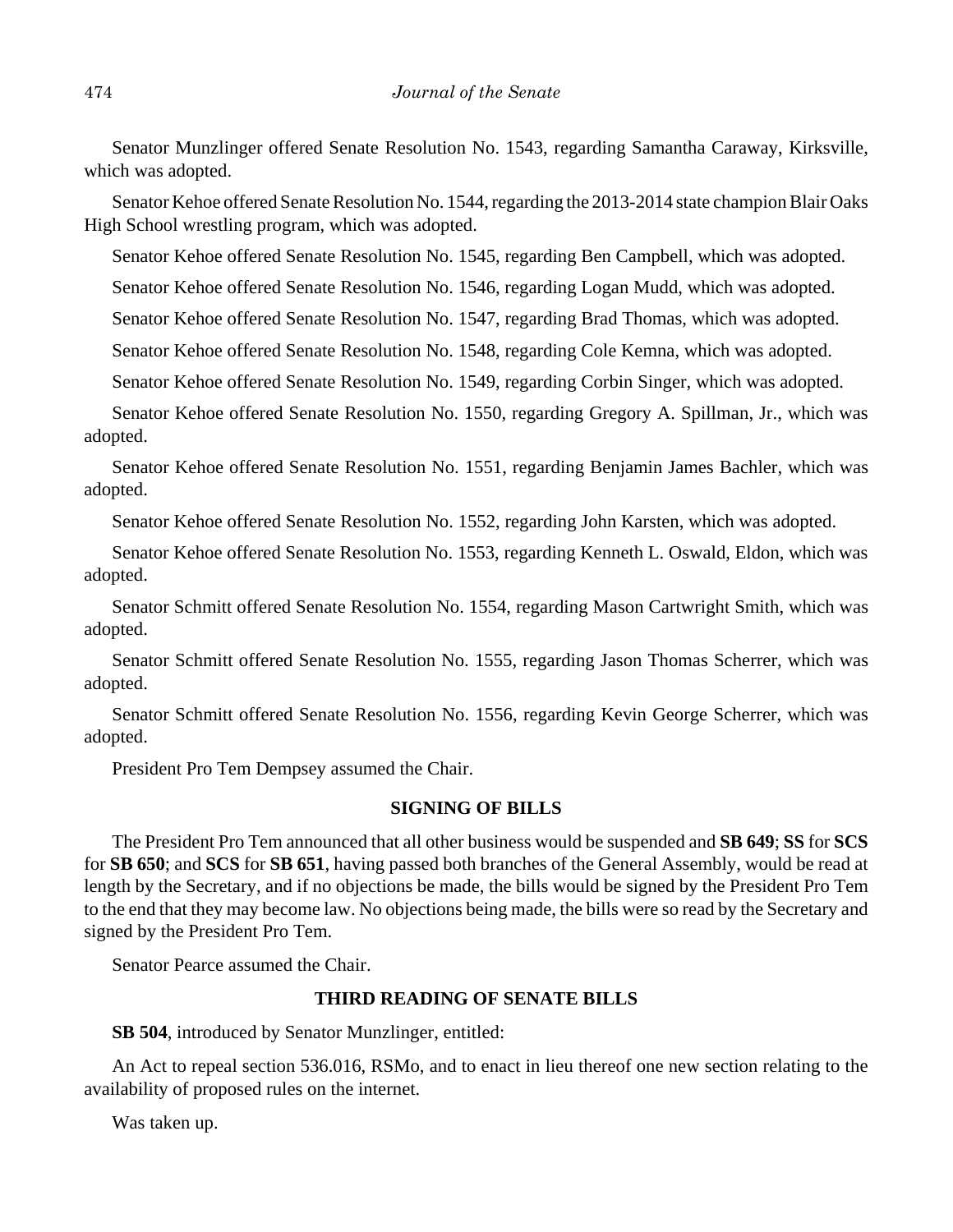# On motion of Senator Munzlinger, **SB 504** was read the 3rd time and passed by the following vote:

| YEAS—Senators |                 |            |        |         |                |       |            |  |
|---------------|-----------------|------------|--------|---------|----------------|-------|------------|--|
| <b>Brown</b>  | Chappelle-Nadal | Cunningham | Curls  | Dempsey | Dixon          | Emery | Holsman    |  |
| Justus        | Keaveny         | Kehoe      | Kraus  | Lamping | LeVota         | Libla | Munzlinger |  |
| Nasheed       | <b>Nieves</b>   | Parson     | Pearce | Richard | Romine         | Rupp  | Sater      |  |
| Schaaf        | Schaefer        | Schmitt    | Sifton | Silvey  | Wallingford—30 |       |            |  |

NAYS—Senators—None

Absent—Senator Walsh—1

Absent with leave—Senators Lager Wasson—2

Vacancies—1

The President declared the bill passed.

On motion of Senator Munzlinger, title to the bill was agreed to.

Senator Munzlinger moved that the vote by which the bill passed be reconsidered.

Senator Richard moved that motion lay on the table, which motion prevailed.

**SCS** for **SB 735**, entitled:

# SENATE COMMITTEE SUBSTITUTE FOR SENATE BILL NO. 735

An Act to amend chapter 419, RSMo, by adding thereto one new section relating to campgrounds, with penalty provisions.

Was taken up by Senator Brown.

On motion of Senator Brown, **SCS** for **SB 735** was read the 3rd time and passed by the following vote:

YEAS—Senators

| Brown         | Chappelle-Nadal | Cunningham | Curls   | Dempsey     | Dixon    | Emery      | Holsman |
|---------------|-----------------|------------|---------|-------------|----------|------------|---------|
| Justus        | Keaveny         | Kehoe      | Lamping | LeVota      | Libla    | Munzlinger | Nasheed |
| <b>Nieves</b> | Parson          | Pearce     | Richard | Romine      | Rupp     | Sater      | Schaaf  |
| Schaefer      | Schmitt         | Sifton     | Silvey  | Wallingford | Walsh—30 |            |         |

NAYS—Senator Kraus—1

Absent—Senators—None

Absent with leave—Senators

Lager Wasson—2

Vacancies—1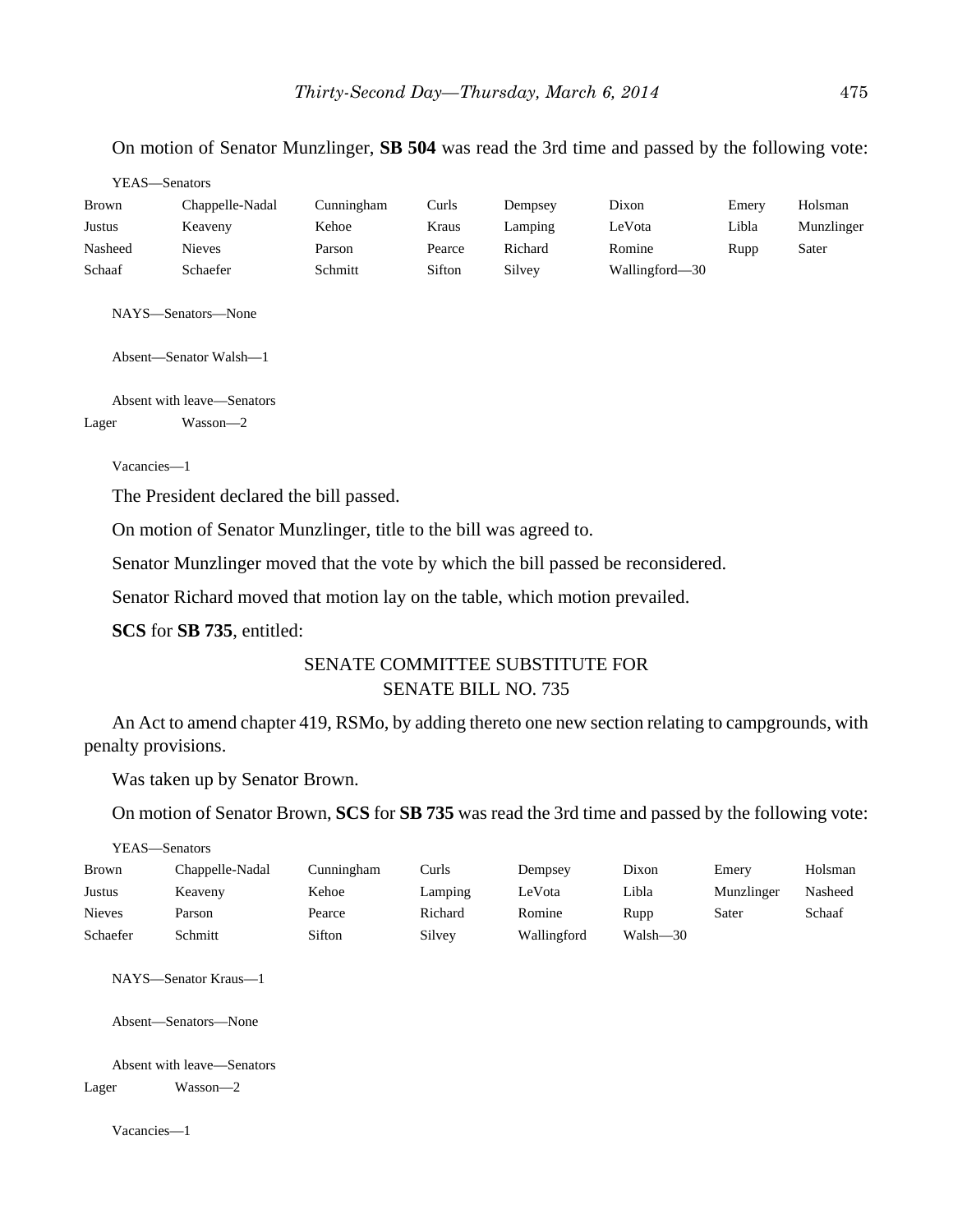The President declared the bill passed.

On motion of Senator Brown, title to the bill was agreed to.

Senator Brown moved that the vote by which the bill passed be reconsidered.

Senator Richard moved that motion lay on the table, which motion prevailed.

**SCS** for **SB 643**, entitled:

# SENATE COMMITTEE SUBSTITUTE FOR SENATE BILL NO. 643

An Act to repeal sections 3.010, 3.066, and 3.090, RSMo, and to enact in lieu thereof three new sections relating to the publishing of Missouri statutes.

Was taken up by Senator Rupp.

On motion of Senator Rupp, **SCS** for **SB 643** was read the 3rd time and passed by the following vote:

| YEAS—Senators |                 |            |        |             |          |       |            |  |
|---------------|-----------------|------------|--------|-------------|----------|-------|------------|--|
| Brown         | Chappelle-Nadal | Cunningham | Curls  | Dempsey     | Dixon    | Emery | Holsman    |  |
| Justus        | Keaveny         | Kehoe      | Kraus  | Lamping     | LeVota   | Libla | Munzlinger |  |
| Nasheed       | <b>Nieves</b>   | Parson     | Pearce | Richard     | Romine   | Sater | Schaaf     |  |
| Schaefer      | Schmitt         | Sifton     | Silvey | Wallingford | Walsh-30 |       |            |  |

NAYS—Senator Rupp—1

Absent—Senators—None

Absent with leave—Senators Lager Wasson—2

Vacancies—1

The President declared the bill passed.

On motion of Senator Rupp, title to the bill was agreed to.

Senator Rupp moved that the vote by which the bill passed be reconsidered.

Senator Richard moved that motion lay on the table, which motion prevailed.

Photographers from the Columbia Missourian were given permission to take pictures in the Senate Chamber.

**SCS** for **SB 530**, entitled:

# SENATE COMMITTEE SUBSTITUTE FOR SENATE BILL NO. 530

An Act to repeal section 211.447, RSMo, and to enact in lieu thereof one new section relating to termination of parental rights.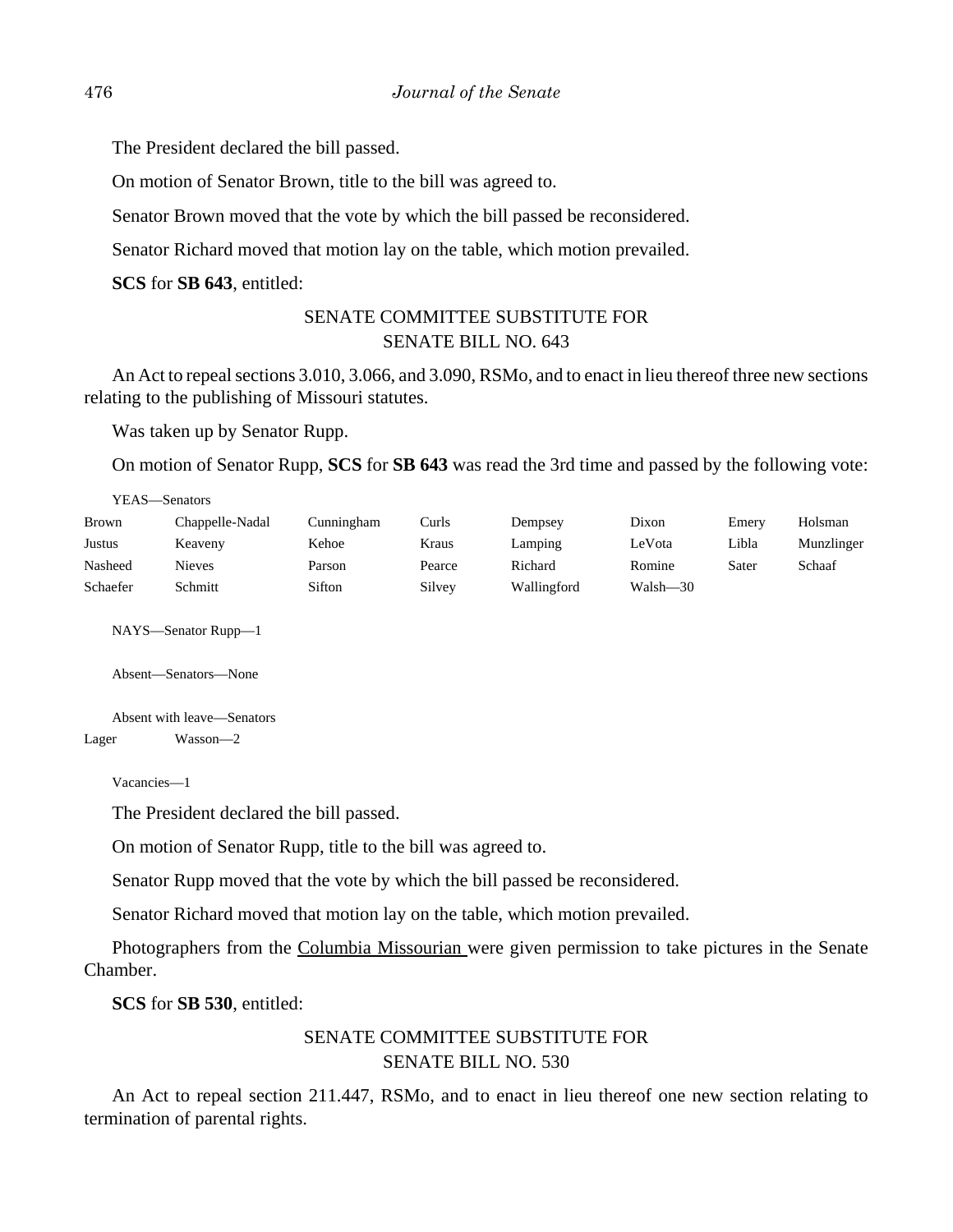Was taken up by Senator Libla.

On motion of Senator Libla, **SCS** for **SB 530** was read the 3rd time and passed by the following vote:

|         | YEAS-Senators              |            |         |               |         |        |                |
|---------|----------------------------|------------|---------|---------------|---------|--------|----------------|
| Brown   | Chappelle-Nadal            | Cunningham | Dempsey | Dixon         | Emery   | Kehoe  | Kraus          |
| Lamping | Libla                      | Munzlinger | Nasheed | <b>Nieves</b> | Parson  | Pearce | Richard        |
| Romine  | Rupp                       | Sater      | Schaaf  | Schaefer      | Schmitt | Sifton | Wallingford—24 |
|         | NAYS-Senators              |            |         |               |         |        |                |
| Curls   | Justus                     | Keaveny    | LeVota  | Walsh-5       |         |        |                |
|         | Absent-Senators            |            |         |               |         |        |                |
| Holsman | $Silvey-2$                 |            |         |               |         |        |                |
|         | Absent with leave—Senators |            |         |               |         |        |                |
| Lager   | Wasson-2                   |            |         |               |         |        |                |

Vacancies—1

The President declared the bill passed.

On motion of Senator Libla, title to the bill was agreed to.

Senator Libla moved that the vote by which the bill passed be reconsidered.

Senator Richard moved that motion lay on the table, which motion prevailed.

# **REPORTS OF STANDING COMMITTEES**

Senator Dempsey, Chairman of the Committee on Gubernatorial Appointments, submitted the following reports, reading of which was waived:

Mr. President: Your Committee on Gubernatorial Appointments, to which were referred the following appointments and reappointments, begs leave to report that it has considered the same and recommends that the Senate do give its advice and consent to the following:

Tracy Mulderig, as the student representative of the University of Missouri Board of Curators;

Also,

Larry B. Newcomb, Jill L. Patterson, Mary D. Craig and Rhonda K. Haight, as members of the Child Abuse and Neglect Review Board;

Also,

James Kendall Seal, Democrat, as a member of the Missouri State University Board of Governors;

Also,

Melody Ann Smith, Republican, as a member of the Missouri Commission on Human Rights;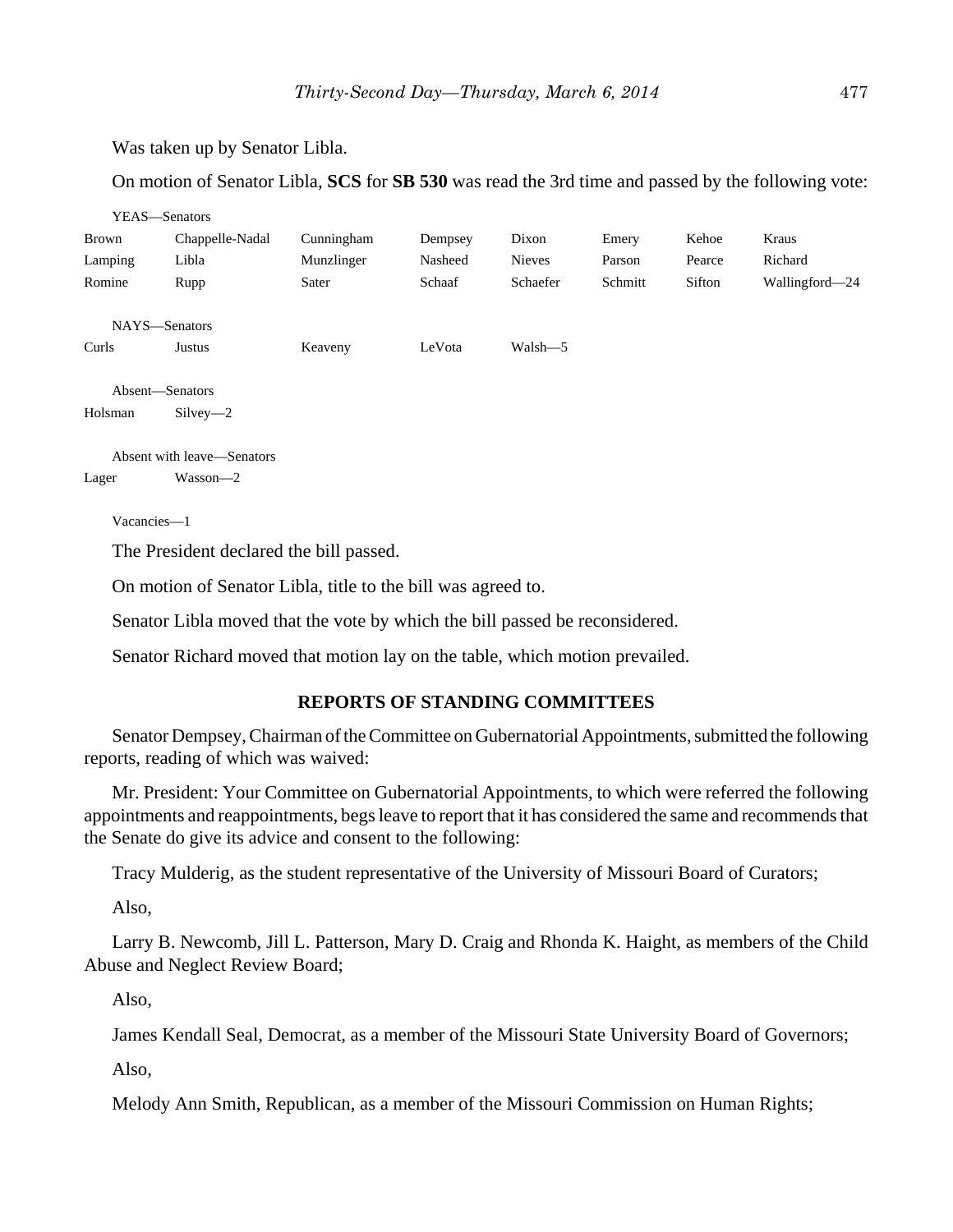Also,

Bruce Darrough, Democrat, as a member of the Linn State Technical College Board of Regents;

Also,

Alyson C. Speed, as a member of the Missouri State Board of Nursing; and

Susan R. Sparks, Gregory B. Allen, Cynthia L. Parks and David E. Richards, as members of the State Historical Records Advisory Board.

Senator Dempsey requested unanimous consent of the Senate to vote on the above reports in one motion. There being no objection, the request was granted.

Senator Dempsey moved that the committee reports be adopted, and the Senate do give its advice and consent to the above appointments and reappointments, which motion prevailed.

# **BILLS DELIVERED TO THE GOVERNOR**

**SB 649**; **SS** for **SCS** for **SB 650**; and **SCS** for **SB 651**, after having been duly signed by the Speaker of the House of Representatives in open session, were delivered to the Governor by the Secretary of the Senate.

#### **REFERRALS**

President Pro Tem Dempsey referred **HCS** for **HCR 13** to the Committee on Rules, Joint Rules, Resolutions and Ethics.

President Pro Tem Dempsey assumed the Chair.

#### **REPORTS OF STANDING COMMITTEES**

Senator Rupp, Chairman of the Committee on Small Business, Insurance and Industry, submitted the following reports:

Mr. President: Your Committee on Small Business, Insurance and Industry, to which was referred **SB 691**, begs leave to report that it has considered the same and recommends that the bill do pass.

Also,

Mr. President: Your Committee on Small Business, Insurance and Industry, to which was referred **SB 718**, begs leave to report that it has considered the same and recommends that the bill do pass.

Senator Pearce, Chairman of the Committee on Education, submitted the following reports:

Mr. President: Your Committee on Education, to which was referred **SB 699**, begs leave to report that it has considered the same and recommends that the bill do pass and be placed on the Consent Calendar.

Also,

Mr. President: Your Committee on Education, to which was referred **SB 701**, begs leave to report that it has considered the same and recommends that the bill do pass and be placed on the Consent Calendar.

Senator Schmitt, Chairman of the Committee on Jobs, Economic Development and Local Government, submitted the following reports: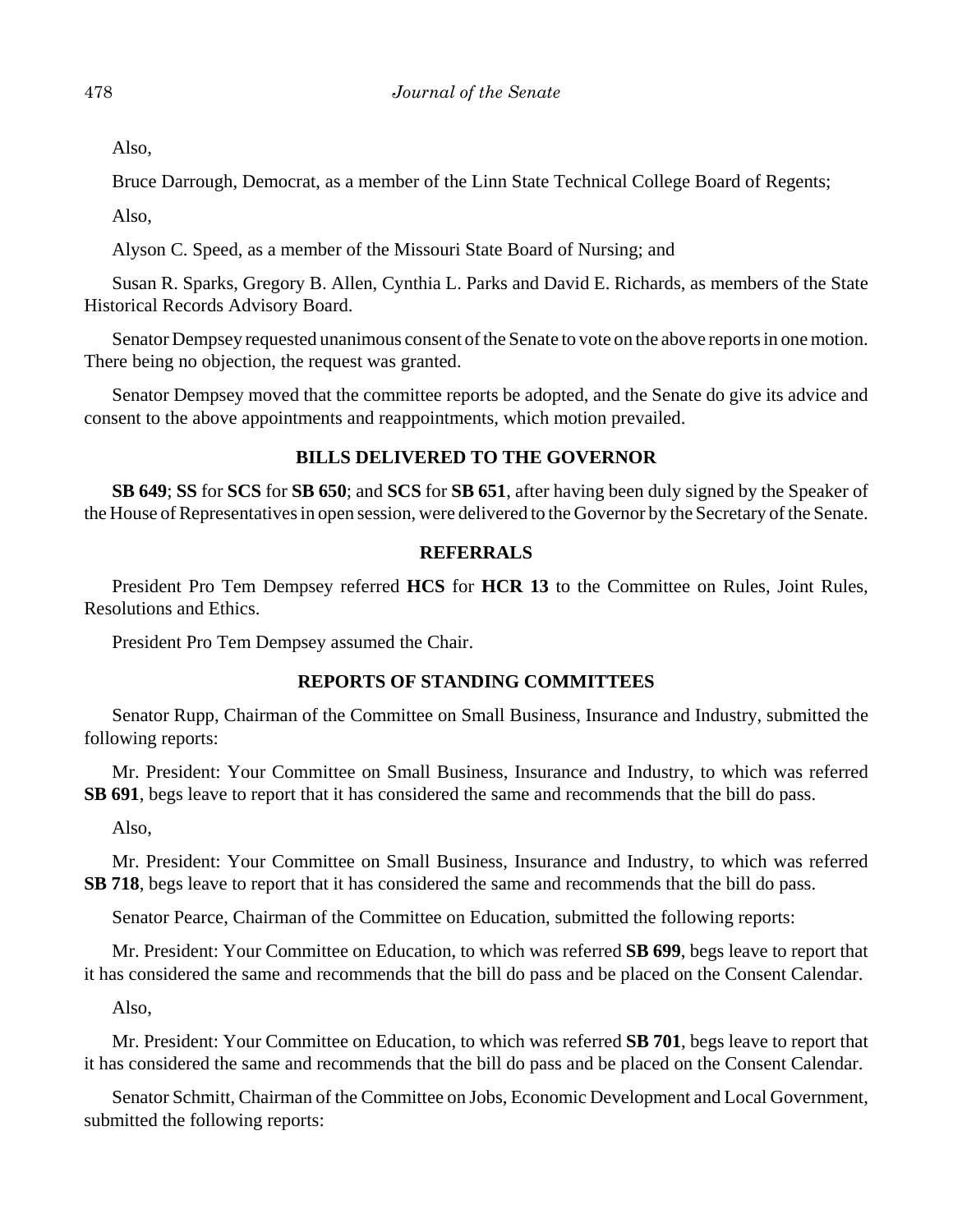Mr. President: Your Committee on Jobs, Economic Development and Local Government, to which was referred **SB 689**, begs leave to report that it has considered the same and recommends that the bill do pass.

# Also,

Mr. President: Your Committee on Jobs, Economic Development and Local Government, to which was referred **SB 773**, begs leave to report that it has considered the same and recommends that the bill do pass.

Also,

Mr. President: Your Committee on Jobs, Economic Development and Local Government, to which was referred **SB 731**, begs leave to report that it has considered the same and recommends that the Senate Committee Substitute, hereto attached, do pass.

# Also,

Mr. President: Your Committee on Jobs, Economic Development and Local Government, to which was referred **SB 672**, begs leave to report that it has considered the same and recommends that the Senate Committee Substitute, hereto attached, do pass.

Also,

Mr. President: Your Committee on Jobs, Economic Development and Local Government, to which was referred **SB 524**, begs leave to report that it has considered the same and recommends that the Senate Committee Substitute, hereto attached, do pass.

Senator Richard, Chairman of the Committee on Rules, Joint Rules, Resolutions and Ethics, submitted the following reports:

Mr. President: Your Committee on Rules, Joint Rules, Resolutions and Ethics, after examination of **SB 669**, respectfully requests that it be removed from the Senate Consent Calendar in accordance with the provisions of Senate Rule 45.

# Also,

Mr. President: Your Committee on Rules, Joint Rules, Resolutions and Ethics, after examination of **SB 499**, respectfully requests that it be removed from the Senate Consent Calendar in accordance with the provisions of Senate Rule 45.

Also,

Mr. President: Your Committee on Rules, Joint Rules, Resolutions and Ethics, after examination of **SB 719**, respectfully requests that it be removed from the Senate Consent Calendar in accordance with the provisions of Senate Rule 45.

Also,

Mr. President: Your Committee on Rules, Joint Rules, Resolutions and Ethics, to which was referred **SCR 31**, begs leave to report that it has considered the same and recommends that the concurrent resolution do pass.

Also,

Mr. President: Your Committee on Rules, Joint Rules, Resolutions and Ethics, to which was referred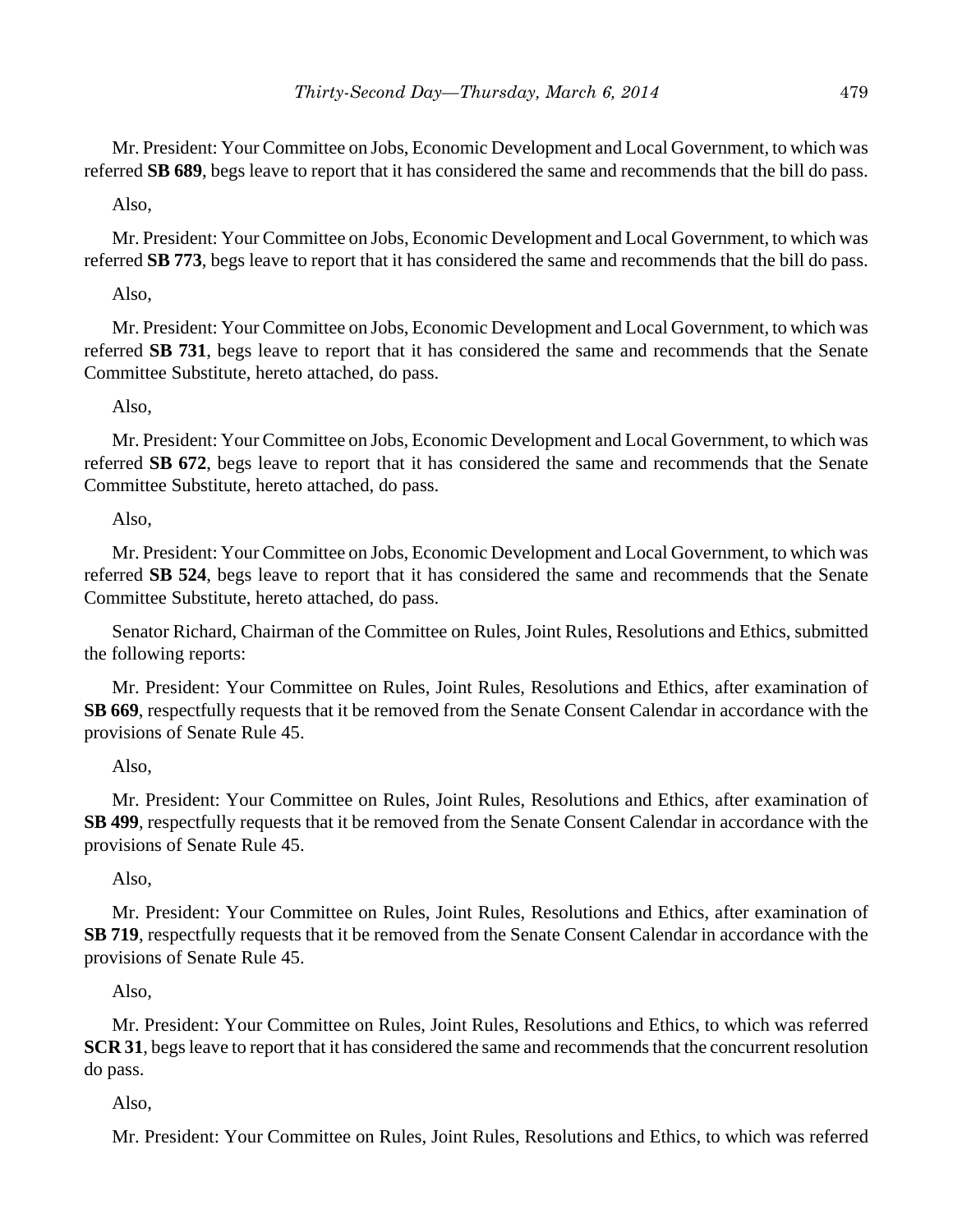**SCR 32**, begs leave to report that it has considered the same and recommends that the concurrent resolution do pass.

Also,

Mr. President: Your Committee on Rules, Joint Rules, Resolutions and Ethics, to which was referred **SB 667**, begs leave to report that it has considered the same and recommends that the bill do pass.

Senator Munzlinger, Chairman of the Committee on Agriculture, Food Production and Outdoor Resources, submitted the following reports:

Mr. President: Your Committee on Agriculture, Food Production and Outdoor Resources, to which was referred **SB 814**, begs leave to report that it has considered the same and recommends that the bill do pass.

Also,

Mr. President: Your Committee on Agriculture, Food Production and Outdoor Resources, to which was referred **SB 859**, begs leave to report that it has considered the same and recommends that the bill do pass.

On behalf of Senator Wasson, Chairman of the Committee on Financial and Governmental Organizations and Elections, Senator Cunningham submitted the following reports:

Mr. President: Your Committee on Financial and Governmental Organizations and Elections, to which was referred **SB 593**, begs leave to report that it has considered the same and recommends that the Senate Committee Substitute, hereto attached, do pass.

Also,

Mr. President: Your Committee on Financial and Governmental Organizations and Elections, to which was referred **SB 623**, begs leave to report that it has considered the same and recommends that the Senate Committee Substitute, hereto attached, do pass.

# Also,

Mr. President: Your Committee on Financial and Governmental Organizations and Elections, to which was referred **SB 631**, begs leave to report that it has considered the same and recommends that the bill do pass and be placed on the Consent Calendar.

# Also,

Mr. President: Your Committee on Financial and Governmental Organizations and Elections, to which was referred **SB 766**, begs leave to report that it has considered the same and recommends that the bill do pass and be placed on the Consent Calendar.

Senator Dixon, Chairman of the Committee on the Judiciary and Civil and Criminal Jurisprudence, submitted the following reports:

Mr. President: Your Committee on the Judiciary and Civil and Criminal Jurisprudence, to which was referred **SB 790**, begs leave to report that it has considered the same and recommends that the bill do pass.

# Also,

Mr. President: Your Committee on the Judiciary and Civil and Criminal Jurisprudence, to which was referred **SB 745**, begs leave to report that it has considered the same and recommends that the bill do pass.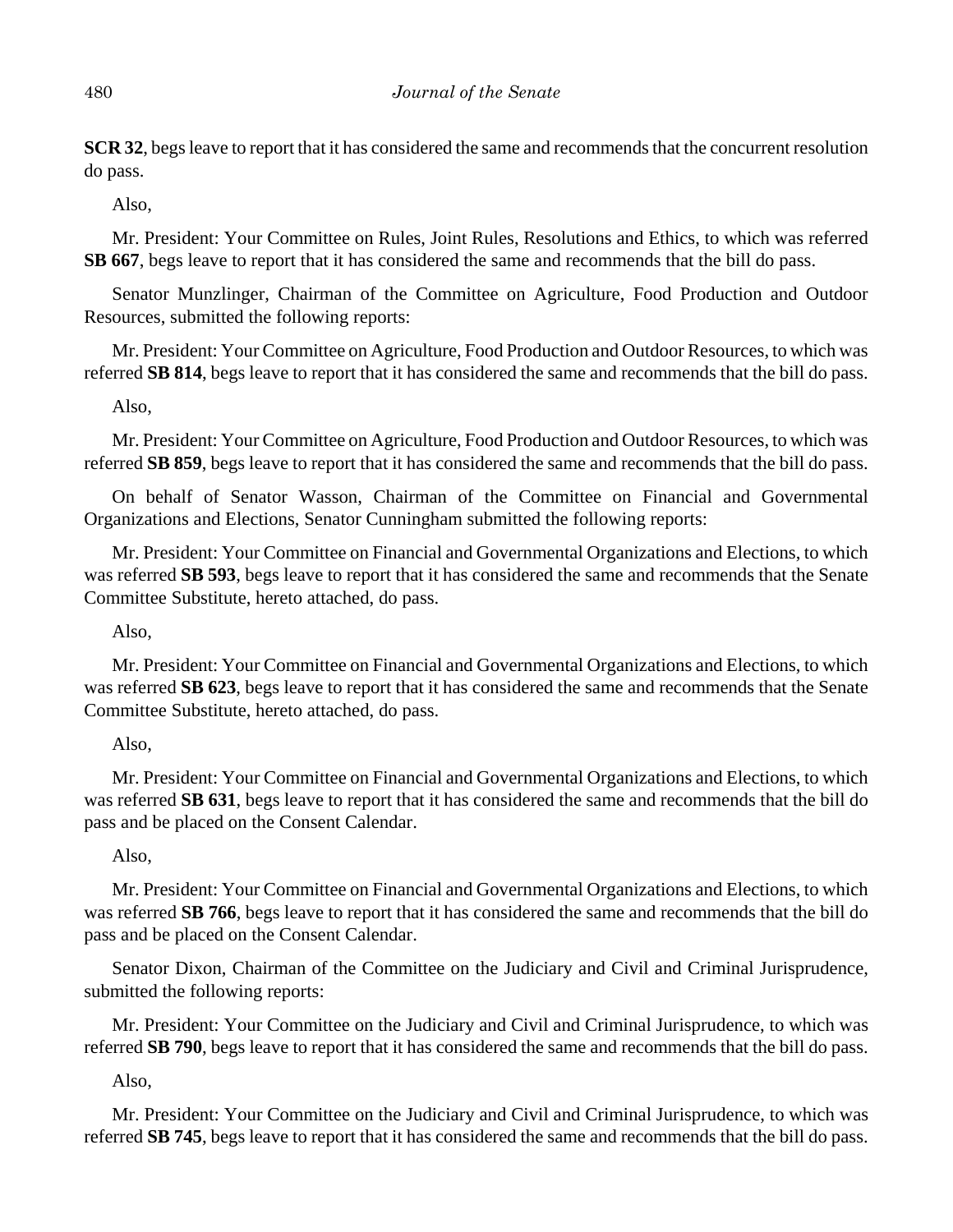Also,

Mr. President: Your Committee on the Judiciary and Civil and Criminal Jurisprudence, to which was referred **SB 501**, begs leave to report that it has considered the same and recommends that the bill do pass.

Also,

Mr. President: Your Committee on the Judiciary and Civil and Criminal Jurisprudence, to which was referred **SJR 34**, begs leave to report that it has considered the same and recommends that the joint resolution do pass.

Senator Parson, Chairman of the Committee on Governmental Accountability and Fiscal Oversight, submitted the following reports:

Mr. President: Your Committee on Governmental Accountability and Fiscal Oversight, to which was referred **SB 673**, begs leave to report that it has considered the same and recommends that the bill do pass.

Also,

Mr. President: Your Committee on Governmental Accountability and Fiscal Oversight, to which was referred **SRB 714**, begs leave to report that it has considered the same and recommends that the Senate Committee Substitute, hereto attached, do pass.

Also,

Mr. President: Your Committee on Governmental Accountability and Fiscal Oversight, to which was referred **SB 734**, begs leave to report that it has considered the same and recommends that the bill do pass.

Senator Kraus, Chairman of the Committee on Ways and Means, submitted the following reports:

Mr. President: Your Committee on Ways and Means, to which was referred **SB 693**, begs leave to report that it has considered the same and recommends that the bill do pass.

Also,

Mr. President: Your Committee on Ways and Means, to which was referred **SB 662**, begs leave to report that it has considered the same and recommends that the bill do pass.

Also,

Mr. President: Your Committee on Ways and Means, to which was referred **SB 607**, begs leave to report that it has considered the same and recommends that the bill do pass.

Also,

Mr. President: Your Committee on Ways and Means, to which was referred **SB 727**, begs leave to report that it has considered the same and recommends that the bill do pass.

Senator Brown, Chairman of the Committee on Veterans' Affairs and Health, submitted the following report:

Mr. President: Your Committee on Veterans' Affairs and Health, to which was referred **SB 716**, begs leave to report that it has considered the same and recommends that the Senate Committee Substitute, hereto attached, do pass.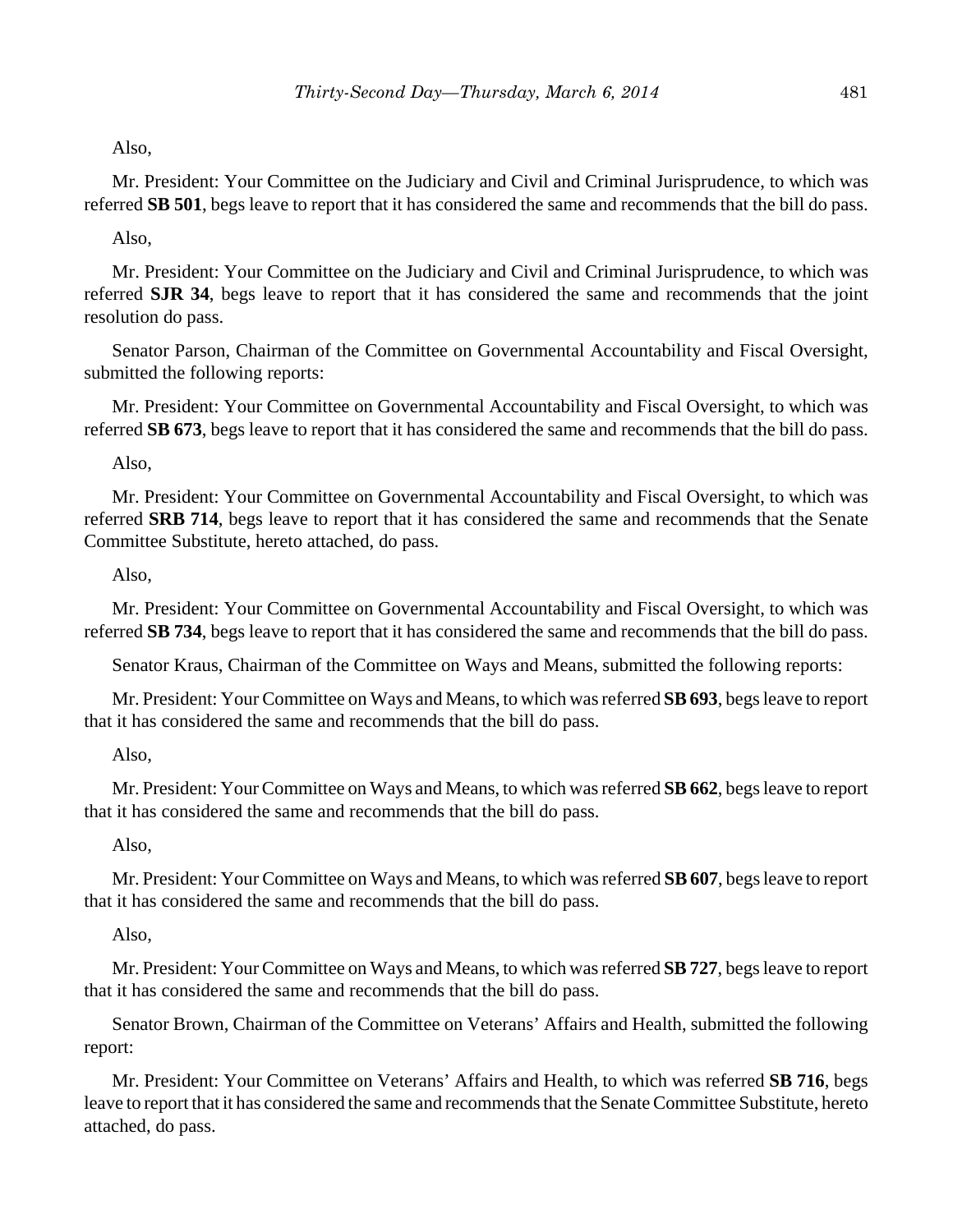Senator Kehoe, Chairman of the Committee on Transportation and Infrastructure, submitted the following report:

Mr. President: Your Committee on Transportation and Infrastructure, to which was referred **SB 696**, begs leave to report that it has considered the same and recommends that the bill do pass.

Senator Lamping, Chairman of the Committee on Seniors, Families and Pensions, submitted the following reports:

Mr. President: Your Committee on Seniors, Families and Pensions, to which was referred **SB 564**, begs leave to report that it has considered the same and recommends that the Senate Committee Substitute, hereto attached, do pass.

#### Also,

Mr. President: Your Committee on Seniors, Families and Pensions, to which was referred **SB 660**, begs leave to report that it has considered the same and recommends that the bill do pass.

#### Also,

Mr. President: Your Committee on Seniors, Families and Pensions, to which was referred **SB 675**, begs leave to report that it has considered the same and recommends that the Senate Committee Substitute, hereto attached, do pass.

## Also,

Mr. President: Your Committee on Seniors, Families and Pensions, to which was referred **SB 712**, begs leave to report that it has considered the same and recommends that the Senate Committee Substitute, hereto attached, do pass.

#### Also,

Mr. President: Your Committee on Seniors, Families and Pensions, to which was referred **SB 720**, begs leave to report that it has considered the same and recommends that the Senate Committee Substitute, hereto attached, do pass.

Also,

Mr. President: Your Committee on Seniors, Families and Pensions, to which was referred **SB 796**, begs leave to report that it has considered the same and recommends that the bill do pass and be placed on the Consent Calendar.

Senator Kehoe assumed the Chair.

# **SECOND READING OF SENATE BILLS**

The following Bills were read the 2nd time and referred to the Committees indicated:

**SB 871—Commerce, Consumer Protection, Energy and the Environment.** 

**SB 872**––Commerce, Consumer Protection, Energy and the Environment.

**SB 873**––Seniors, Families and Pensions.

**SB 874**––Financial and Governmental Organizations and Elections.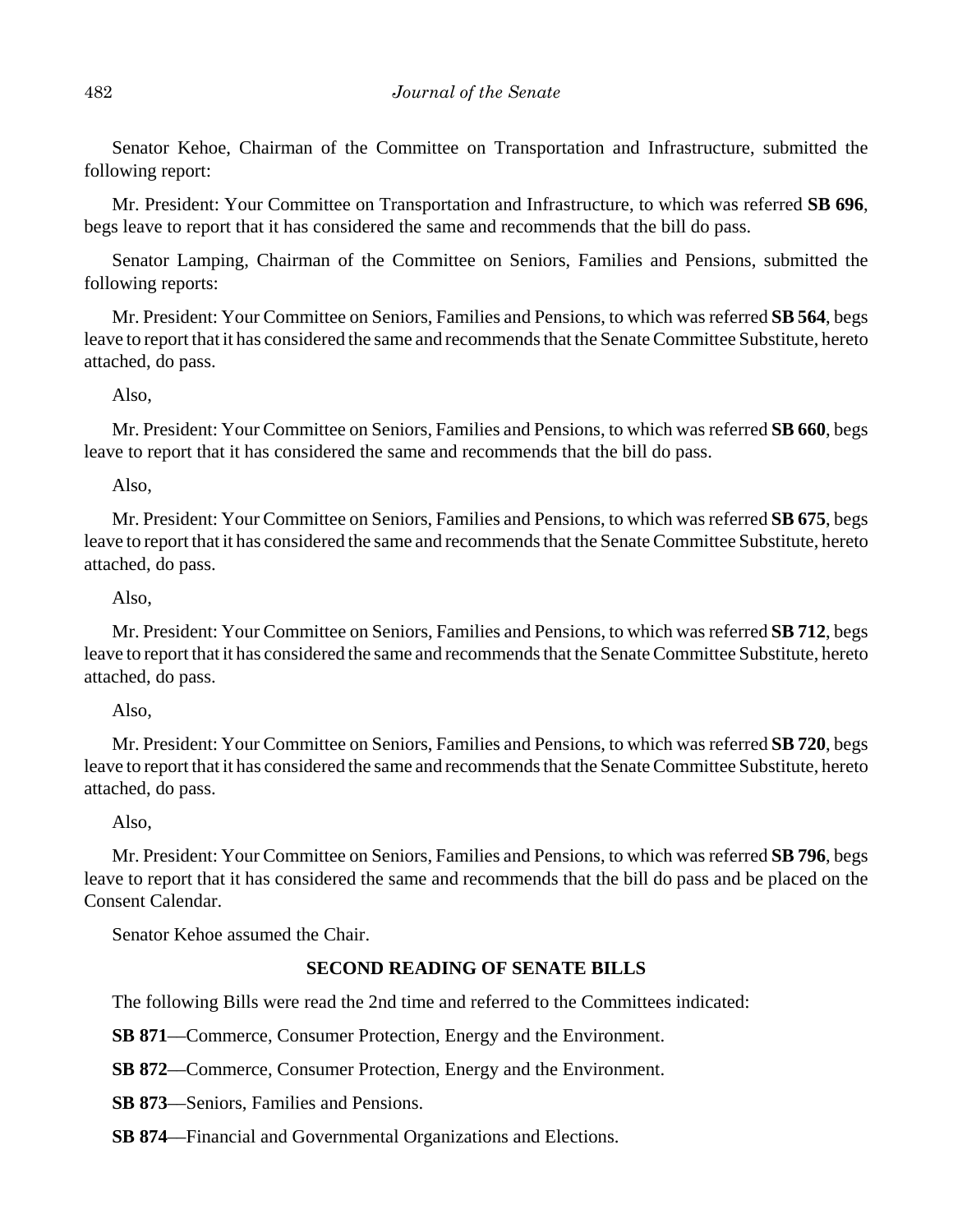- **SB 875**––Seniors, Families and Pensions.
- **SB 876**—Transportation and Infrastructure.
- **SB 877**––Small Business, Insurance and Industry.
- **SB 878**––Commerce, Consumer Protection, Energy and the Environment.
- **SB 879**––Judiciary and Civil and Criminal Jurisprudence.
- **SB 880**––Governmental Accountability and Fiscal Oversight.
- **SB 881**––Ways and Means.
- **SB 882**––Jobs, Economic Development and Local Government.
- **SB 883**—Financial and Governmental Organizations and Elections.
- **SB 884**––Small Business, Insurance and Industry.
- **SB 885**––Financial and Governmental Organizations and Elections.
- **SB 886**––Judiciary and Civil and Criminal Jurisprudence.
- **SB 887**––Education.
- **SB 888**––Agriculture, Food Production and Outdoor Resources.
- **SB 889**––Judiciary and Civil and Criminal Jurisprudence.
- **SB 890**––Transportation and Infrastructure.
- **SB 891**––Transportation and Infrastructure.
- **SB 892**––Financial and Governmental Organizations and Elections.
- **SB 893**––Financial and Governmental Organizations and Elections.
- **SB 894**––Small Business, Insurance and Industry.
- **SB 895**––Veterans' Affairs and Health.
- **SB 896**––Jobs, Economic Development and Local Government.
- **SB 897**––Jobs, Economic Development and Local Government.
- **SB 898**––Judiciary and Civil and Criminal Jurisprudence.
- **SB 899**––Veterans' Affairs and Health.
- **SB 900**––Seniors, Families and Pensions.
- **SB 901**––Financial and Governmental Organizations and Elections.
- **SB 902**––Judiciary and Civil and Criminal Jurisprudence.
- **SB 903**––Jobs, Economic Development and Local Government.
- **SB 904**––Jobs, Economic Development and Local Government.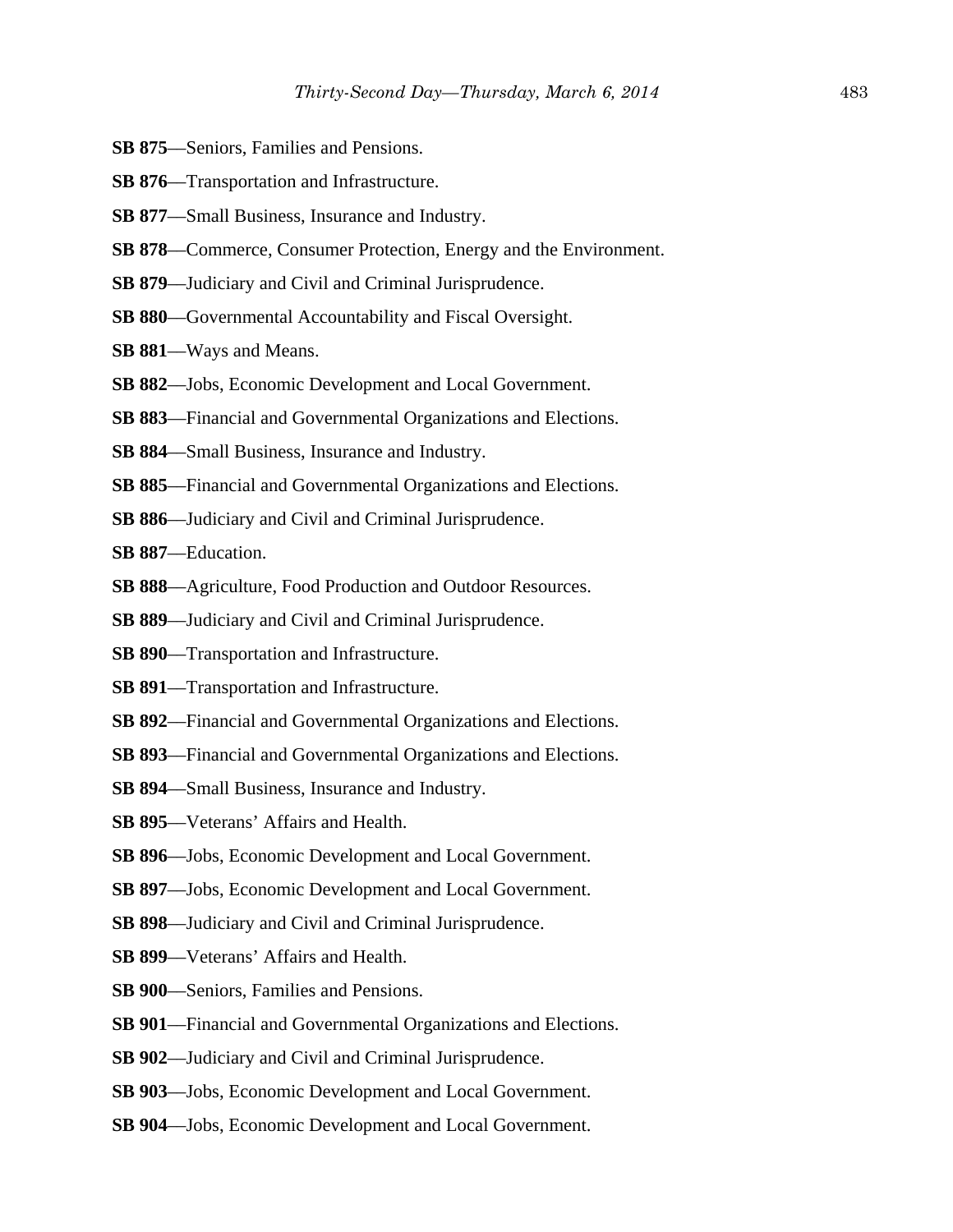**SB 905**––Small Business, Insurance and Industry.

**SB 906**––Ways and Means.

**SB 907**––Education.

**SB 908**––Education.

**SB 909—Commerce, Consumer Protection, Energy and the Environment.** 

**SB 910**––Veterans' Affairs and Health.

## **INTRODUCTIONS OF GUESTS**

Senator Emery introduced to the Senate, Jerry and Kathy Thomas, and their children, Aidan, Ian and Hanna, Lee's Summit; and Aidan, Ian and Hanna were made honorary pages.

Senator Silvey introduced to the Senate, Alicia, Katie and Jackson Moore, Liberty.

Senator Chappelle-Nadal introduced to the Senate, James Wilke, Nicole Adewale, Brennyn Wilke, Adam Holahan, Xavier Morgan Gillard, Lydia Thoroughman and Yvonna Watford, University City.

Senator Schmitt introduced to the Senate, Patti Habeberger and Connie Yarbrough; and fourth grade students Sam Habeberger, Landon Lewis, Roman Little, Matthew McKean and Ian Yarbrough, Kennerly Elementary School, Sappington.

Senator Richard introduced to the Senate, Nancy Morton and Pete Ramsour, Joplin.

Senator Cunningham introduced to the Senate, Teresa Smoot and Home Schoolers from Texas County.

On motion of Senator Richard, the Senate adjourned until 4:00 p.m., Monday, March 10, 2014.

# SENATE CALENDAR  $\overline{\phantom{a}}$

# THIRTY-THIRD DAY–MONDAY, MARCH 10, 2014  $\overline{\phantom{a}}$

# FORMAL CALENDAR

#### SECOND READING OF SENATE BILLS

SB 911-Libla SB 912-Wasson SB 913-Wasson and Cunningham SB 914-Munzlinger SB 915-Dixon SB 916-Wallingford

SB 917-Richard SB 918-Holsman SB 919-Justus SB 920-Munzlinger SB 921-Schaaf SB 922-Schaaf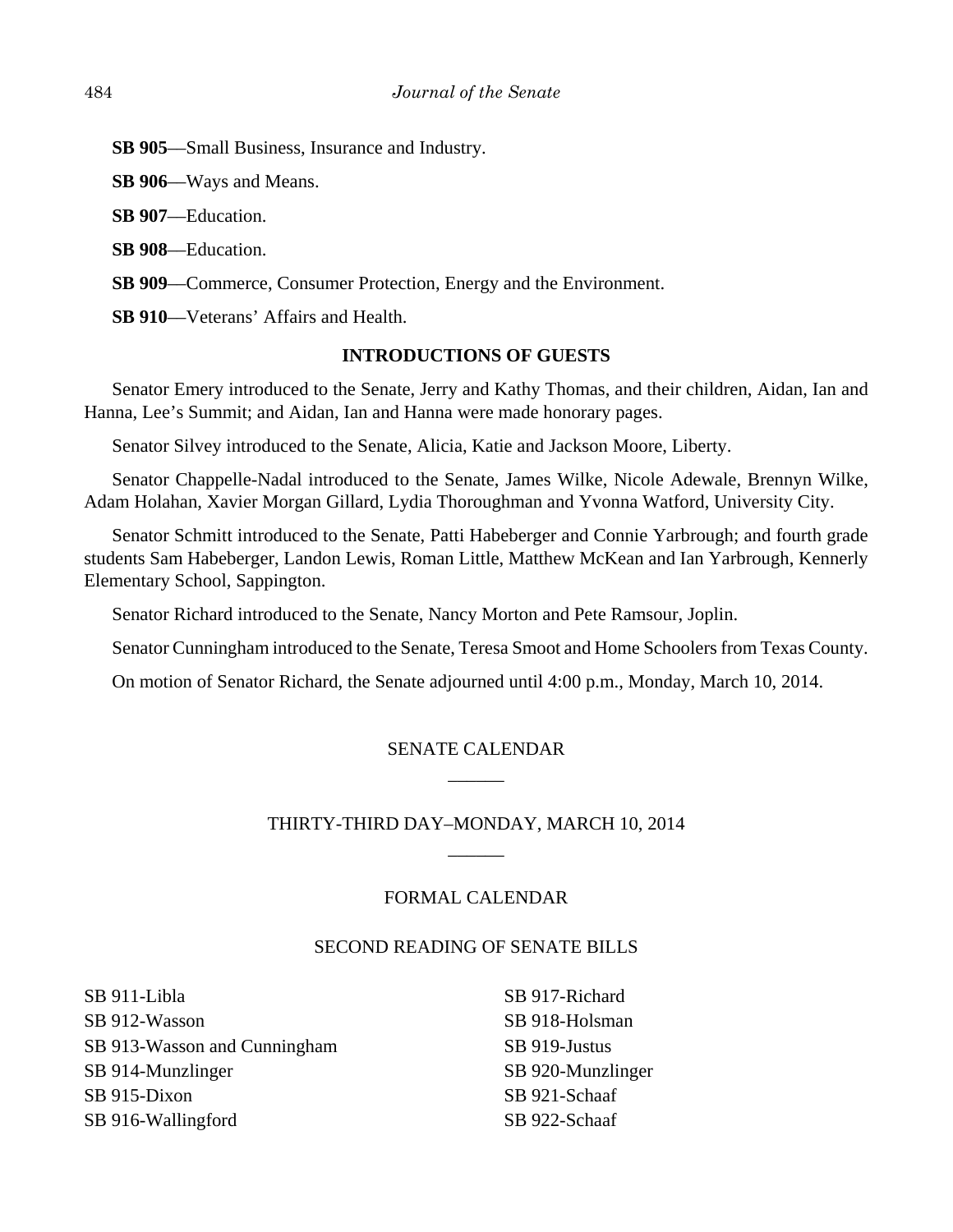SB 923-Emery SB 924-Emery SB 925-Emery SB 926-Sater SB 927-Lamping SB 928-Lamping SB 929-Lamping SB 930-Lamping SB 931-Nieves SB 932-Nieves SB 933-Nieves SB 934-Schaaf SB 935-Holsman SB 936-Schaefer SB 937-Schaefer SB 938-Pearce SB 939-Curls SB 940-Curls SB 941-Curls, et al SB 942-Sater SB 943-Justus SB 944-Brown, et al SB 945-Brown, et al SB 946-Dixon SB 947-Dixon SB 948-Wallingford SB 949-Munzlinger SB 950-Holsman SB 951-Holsman SB 952-Dixon SB 953-Nasheed SB 954-Cunningham SB 955-Cunningham SB 956-Schaaf SB 957-Holsman SB 958-Nieves SB 959-Curls SB 960-Munzlinger SB 961-Nasheed SB 962-Justus SB 963-Justus

SB 964-Lager SB 965-Lager SB 966-Lager SB 967-Lager SB 968-Lager SB 969-Kehoe SB 970-Kehoe SB 971-Kehoe SB 972-Kehoe SB 973-Brown SB 974-Rupp SB 975-Emery SB 976-Emery SB 977-Schmitt SB 978-Schmitt SB 979-Schaefer SB 980-Schaefer SB 981-Schaefer SB 982-Schaefer SB 983-Pearce SB 984-Sifton SB 985-Sifton SB 986-Sifton SB 987-Lamping SB 988-Lamping SB 989-Lamping SB 990-Lamping SB 991-Kraus SB 992-Dempsey SB 993-Dempsey SB 994-Dixon SB 995-Sifton SJR 49-Cunningham SJR 50-Lamping SJR 51-Lamping SJR 52-Lamping SJR 53-Lamping SJR 54-Lamping SJR 55-Nieves SJR 56-Dixon SJR 57-Lager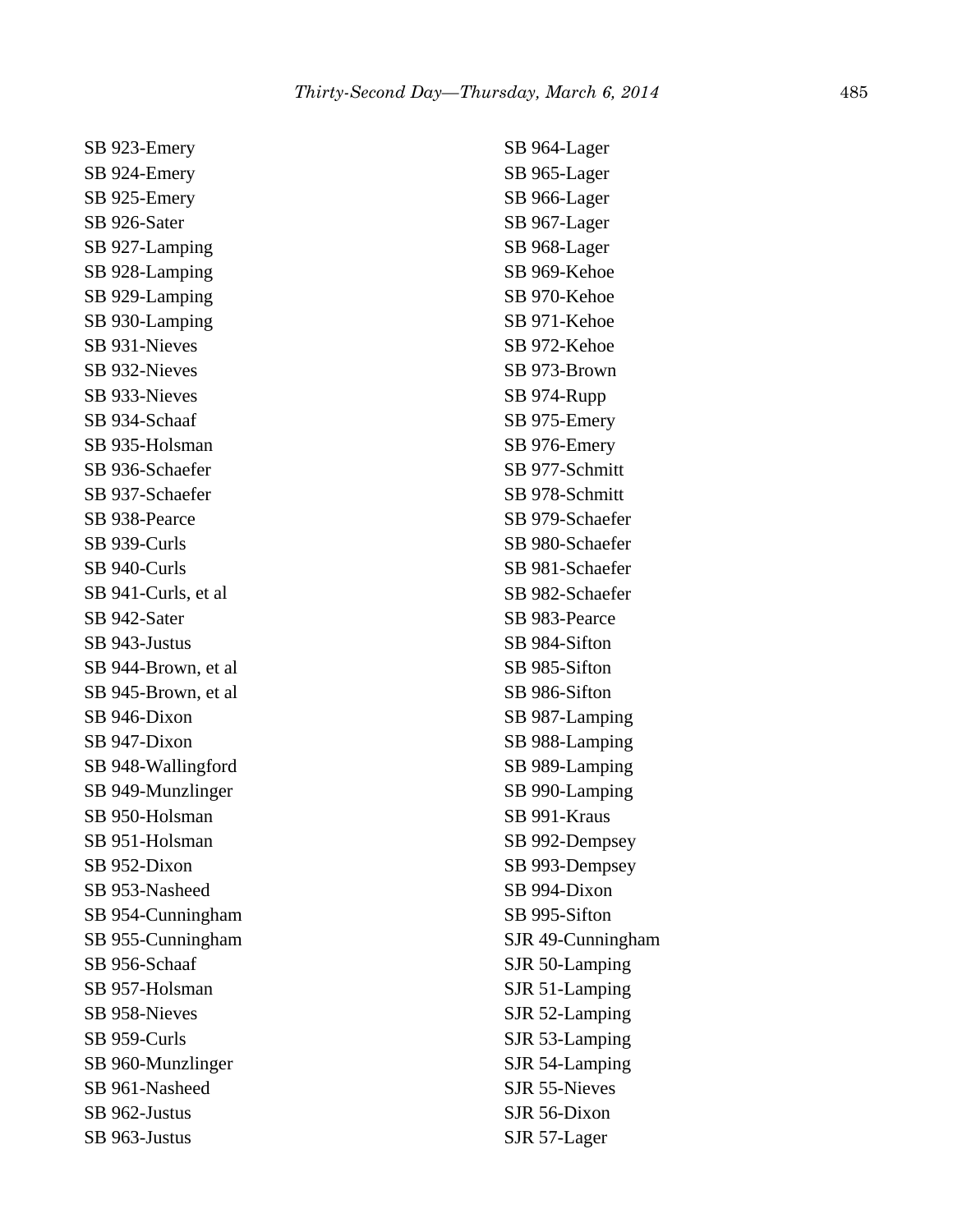# HOUSE BILLS ON SECOND READING

HB 1430-Jones (110), et al HCS for HB 1058 HB 1133-Engler, et al HCS for HB 1051 HJR 48-Solon, et al HJR 72-Richardson, et al HCS for HB 1412 HCS for HBs 1253 & 1297 HCS for HB 1295 HCS for HB 1510 HCS for HB 1044 HB 1081-McCaherty, et al HCS for HB 1085 HB 1126-Dugger and Entlicher HB 1197-Elmer HB 1206-Wilson HCS for HB 1217 HB 1270-Lant, et al HB 1301-Neth HB 1468-Dohrman, et al HB 1616-Muntzel, et al

HCS for HB 1079 HB 1087-Crawford and Franklin HB 1141-Love, et al HCS for HB 1201 HB 1222-Dugger HB 1238-Hinson HB 1361-Gosen and Wieland HCS for HB 1376 HCS for HB 1523 HB 1268-Curtman, et al HB 1092-Lant, et al HCS for HJR 47 HB 1073-Dugger, et al HB 1110-Rowland HB 1359-Flanigan HCS for HBs 1646 & 1515 HCS for HB 1296 HB 1496-Reiboldt, et al HB 1173-Burlison, et al HCS for HB 1426

# THIRD READING OF SENATE BILLS

SS for SCS for SB 666-Schmitt (In Fiscal Oversight)

#### SENATE BILLS FOR PERFECTION

- 1. SB 510-Kraus, with SCS
- 2. SJR 25-Lager
- 3. SB 573-Munzlinger, with SCS
- 4. SB 523-Emery
- 5. SB 615-Dixon
- 6. SB 691-Wasson
- 7. SB 718-Richard
- 8. SB 689-Schmitt, et al
- 9. SB 773-Lamping

10. SB 731-Nasheed, with SCS 11. SB 672-Parson, with SCS 12. SB 524-Cunningham, with SCS 13. SB 667-Schmitt 14. SB 814-Brown 15. SB 859-Brown 16. SB 593-Sater, with SCS 17. SB 623-Nieves, with SCS 18. SB 790-Dixon